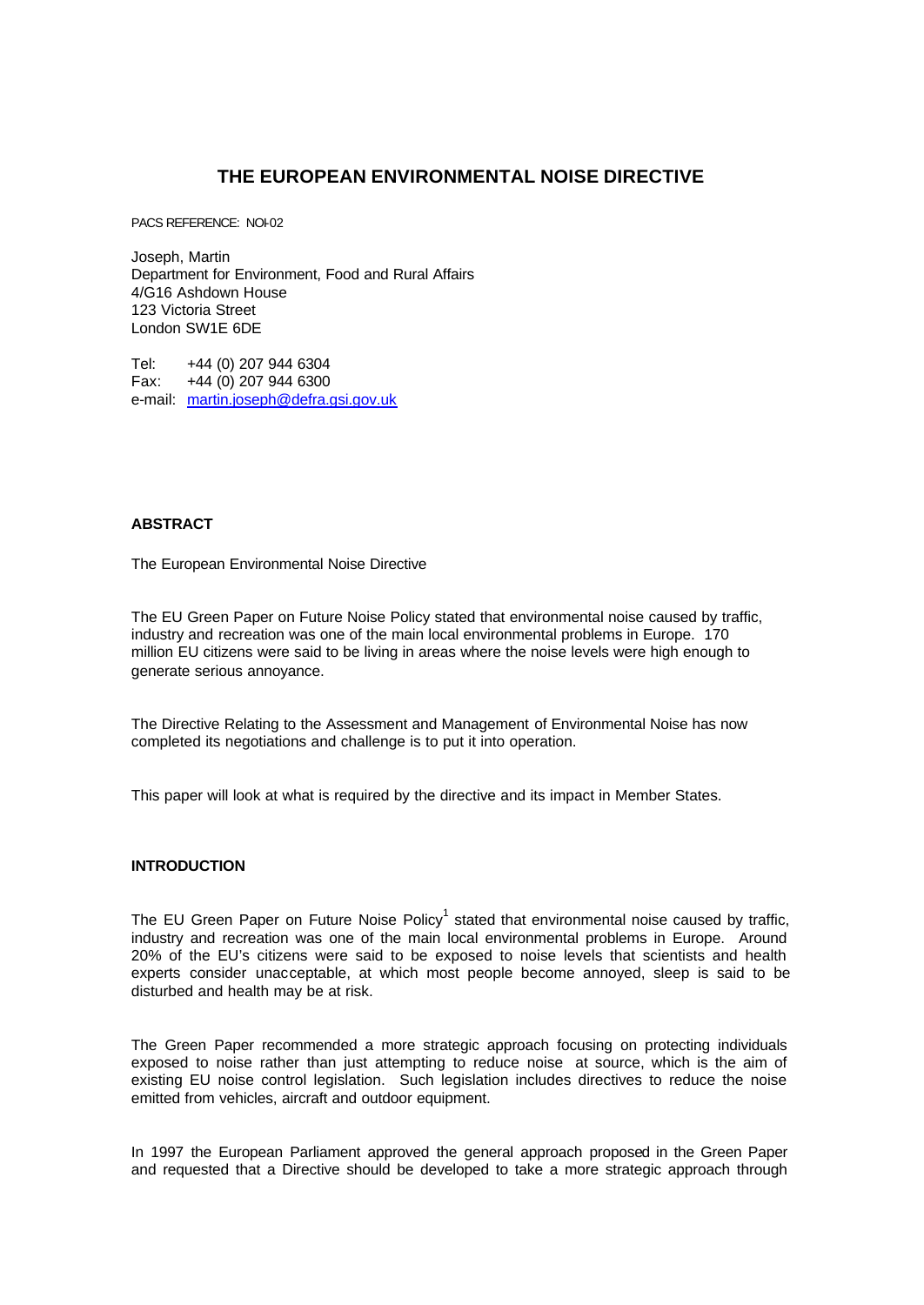the establishment of comprehensive information about noise exposure levels of individuals across the EU and the action being taken. This would facilitate the exchange of information between Member States as well as enabling the Commission to collect the data. Together with information about action taken at local level, this data could inform future EU measures to reduce noise at source.

## **THE ASSESSMENT AND MANAGEMENT OF ENVIRONMENTAL NOISE DIRECTIVE**

The Directive (COM(2000)468 final) concerns noise from road, rail and air traffic and from industry. It focuses on the impact of such noise on individuals, complementing existing EU legislation which sets standards for noise emissions from specific sources.

The Directive requires:

- the determination of exposure to environmental noise, through noise mapping (more precisely sound immission contour maps), and, in due course, by methods of assessment common to the Member States;
- provision of information on environmental noise and its effects to the public;
- adoption of local action plans, based upon noise mapping results, with a view to preventing and reducing environmental noise where necessary and particularly where exposure is great;
- preservation by the Member States of environmental noise quality where it is good;
- collection of data by the Commission to inform future Community policy.

The directive applies to:

- large urban areas agglomerations (initially with more than 250,000 inhabitants but in the second stage for those with more than 1000,000 inhabitants); and in addition,
- for the areas near to major transport noise sources outside agglomerations.

Major transport sources within agglomerations will additionally be needed to be mapped and plans produced as for such sources outside agglomerations.

Following a report<sup>3</sup> by an expert working group, the Directive introduces two noise indicators to be used in common throughout the Member States. The first,  $L_{den}$ , (equivalent continuous sound level during the day, evening and night with a weighting of 5dB for the evening and 10dB for the night) is intended to characterise the noise in relation to 'annoyance'. The second, L<sub>night</sub> (equivalent continuous sound level during the night) is intended to relate to 'sleep disturbance'.

The Directive deals with strategies and long-term approaches to reduce noise in the domestic environment for the majority of the population. It does not address individual cases, complaints and neighbourhood noise nor noise in the working environment.

Within seven years of the Directive coming into force, the Commission will submit a report on the implementation of the Directive and in particular to assess the need for further Community action on environmental noise such as:

- long-term and medium-term goals for the reduction of the number of persons harmfully affected by environmental noise, taking particularly into account the different climates and different cultures;
- additional measures for a reduction of the environmental noise emitted by specific sources, in particular outdoor equipment, means and infrastructures of transport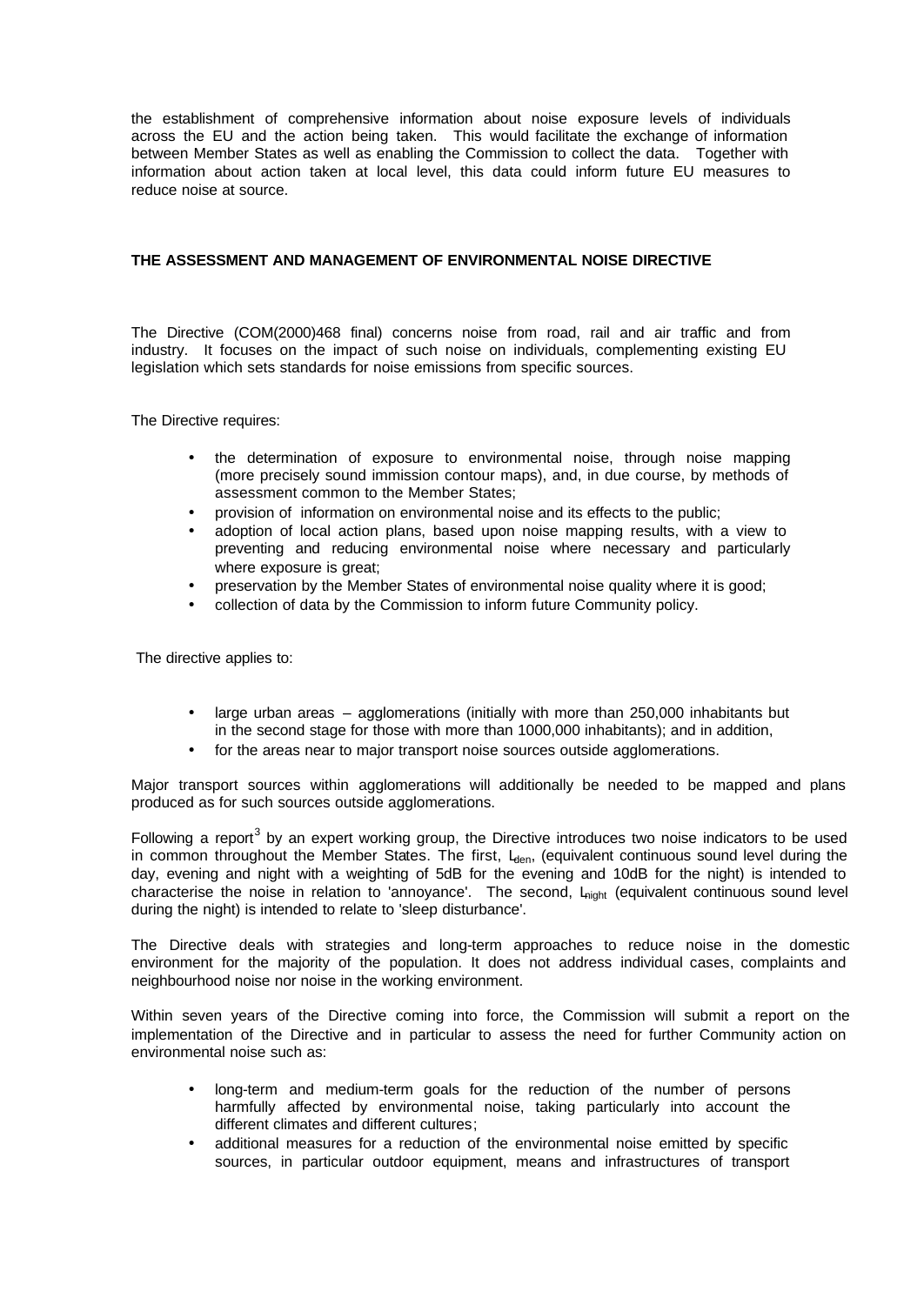and certain categories of industrial activity, building on those measures already implemented or under discussion for adoption;

the protection of quiet areas in open country.

## **IMPLEMENTATION OF THE DIRECTIVE**

### Strategic Noise Maps

The Directive requires that the first strategic noise maps are produced by 2007 reflecting the position in the previous year. The maps must reflect the new approach and use the EU noise indicators Lden and Lnight. A report<sup>2</sup> on the production of such maps in Birmingham was published in 2000.

## Action Plans

The first action plans will be required in 2008 and include a compulsory public consultation although the actual measures are at the discretion of the competent authorities.

Maps and action plans must be "made available and disseminated to the public".

#### **Implementation**

Member States are faced with a number of important decisions regarding implementation of the Directive. A consultation<sup>4</sup> on this topic was issued last year in England. Such decisions include:

The balance between central and local responsibilities

Whilst there are still considerable uncertainties in the balance between central and local responsibilities, however this is resolved, it will be crucial that those who will be expected to use the maps and crucially, develop and implement action plans based on them should feel strong psychological ownership of the data, process and results.

**•** Definition of Day, Evening and Night

The directive provides some flexibility in the definition of "day", "evening" and "night". It will be necessary to reach a consensus on agreed definitions for these periods.

Definition of Agglomerations

The directive leaves the definition of an agglomeration very much to Member States. The UK Government has commissioned a report<sup>5</sup> to examine the options to define and identify agglomerations to be mapped under the directive.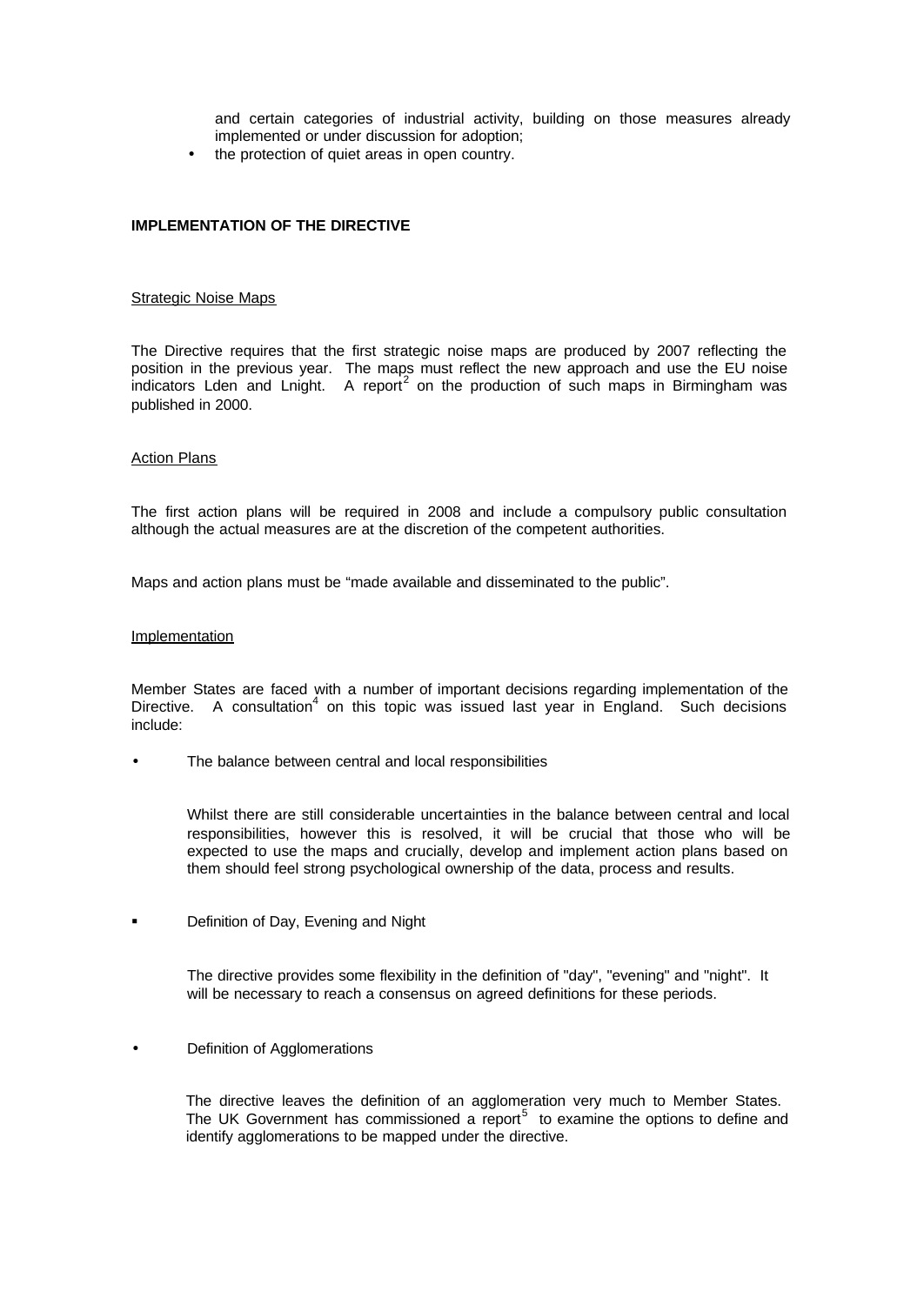The report took a density of 500 persons per square kilometre<sup>7</sup> to qualify as urban and identified 3 options for defining agglomerations:

- 1 the population density of Local Authorities;
- 2 the population density of ward or similar level administrative boundaries;
- 3 the total population of discrete areas of continuous urban land (as used in the Air Quality Daughter Directive).

It was assumed that for the practical purpose of noise mapping, the geographical extent of agglomerations to be mapped should be restricted to urbanised areas (or non-urban areas entirely surrounded by built-up areas) and where residential houses, schools and hospitals are most likely to be located. As a result option 3 was identified as the approach most likely to deliver a practicable definition of urban agglomerations. The alternative approaches had the drawback of including non-urban land parcels within the agglomerations. Option 3 also had the advantage of maintaining consistency with current UK practice.

• Competent Authorities

The Directive requires that there be a single competent authority responsible for mapping each agglomeration even when agglomerations cross Local Authorities' administrative boundaries. In addition it requires separate maps for major roads, major railways and airports within the agglomeration. Whilst it is not critical how the individual parts of the work are undertaken, it will then be necessary to bring the constituent parts of the agglomerations' maps and plans into a single coherent document. For this there seem to be three options:

- the various local authorities do so voluntarily;
- new bodies are created with a legal duty to undertake this work; or
- central government in some form, perhaps through a Government Agency, which if necessary could be given additional powers, undertakes the work.
- **Other issues**

The directive will also require Governments to determine:

- how synergies and conflicts with other environmental actions should be handled $\mathring{^{6}}$ ;
- the definition of Industrial premises;
- the basis for mapping and producing action plans for ports;
- the definition of "regional" and "national" roads;
- how railways and airports will be mapped and which bodies will be responsible for action plans;
- where Member States have some form of devolution how responsibilities will be shared between the Central Government and the Devolved Administrations.

## **References**

1 Commission of the European Communities, Directorate General XI. Future Noise Policy. *European Commission Green paper. Brussels 1996*